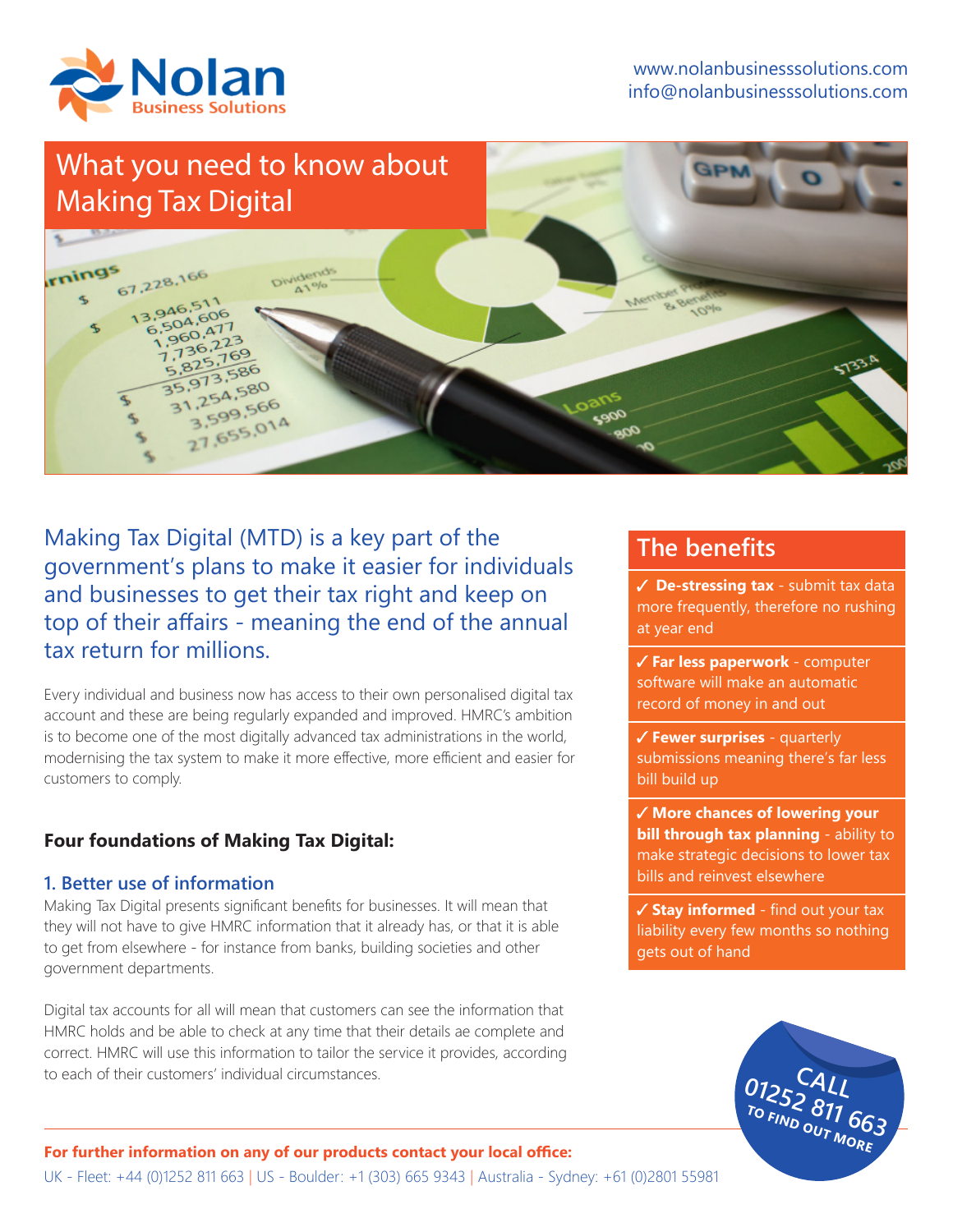### **2. Tax in real time**

HMRC's customers should not have to wait until the end of the year or longer to know how much tax they should pay. HMRC will collect and process information affecting tax as close real time as possible, to help prevent errors and stop tax due or repayments owed building up.

### **3. A single financial account**

At the moment most taxpayers cannot see a single picture of their liabilities and entitlements in one place - the HMRC are changing that. By 2020, customers will be able to see a comprehensive financial picture in their digital account, just like they can with online banking.

### **4. Interacting digitally with customers**

HMRC customers (and their agents) will be able to interact with the HMRC digitally and at a time to suit them. They already have access to a digital account which will present them with an increasingly personalised picture of their tax affairs, along with prompts, advice and support through web chat and secure messaging.

# **The negatives**

**Compulsory use of technology** - MTD for business requires tax returns to be submitted online, through an HMRC app or online accounting software

**More reporting deadlines** - filing

for income tax and corporation tax will be required every quarter, instead of a single annual submission

**Loss of privacy** - businesses may not be comfortable with their electronic transactions being visible to HMRC

### **Making Tax Digital for business**

HMRC's ambition is to become one of the most digitally advanced tax administrations in the world, modernising the tax system to make it more effective, more efficient and easier for customers to comply.

A modern tax system, based on digital technology will make it easier for businesses to get their tax right. Reducing the amount of avoidable errors will also reduce the cost, uncertainty and worry that businesses face when HMRC is forced to intervene to put things right.

The logic of digitalising the tax system is widely recognised and millions of businesses are already banking, paying bills, and interacting online. Digitising routine business tasks such as record keeping is the next step and is one many businesses have already taken.

### **Next steps**

Businesses shouldn't think of Making Tax Digital as just another obligation. This is the opportunity to regularly check income, expenses and profit - which will help businesses make better decisions.

### **1. When should businesses start to Make Tax Digital?**

You can make your tax digital right now, if you like, and there's no reason to wait until the last possible moment to do it. But you need to know when it will become compulsory for your business. For more information on this visit www.gov.uk

### **2. Simplify your complex online accounting software**

You don't have to use online accounting software to comply with Making Tax Digital, but it might make things easier and it will give you access to other powerful tools.

Nolan Business Solutions are part of the HMRC Developer Hub, and we will be closely monitoring the development of Making Tax Digital to assist with enabling solutions for businesses.